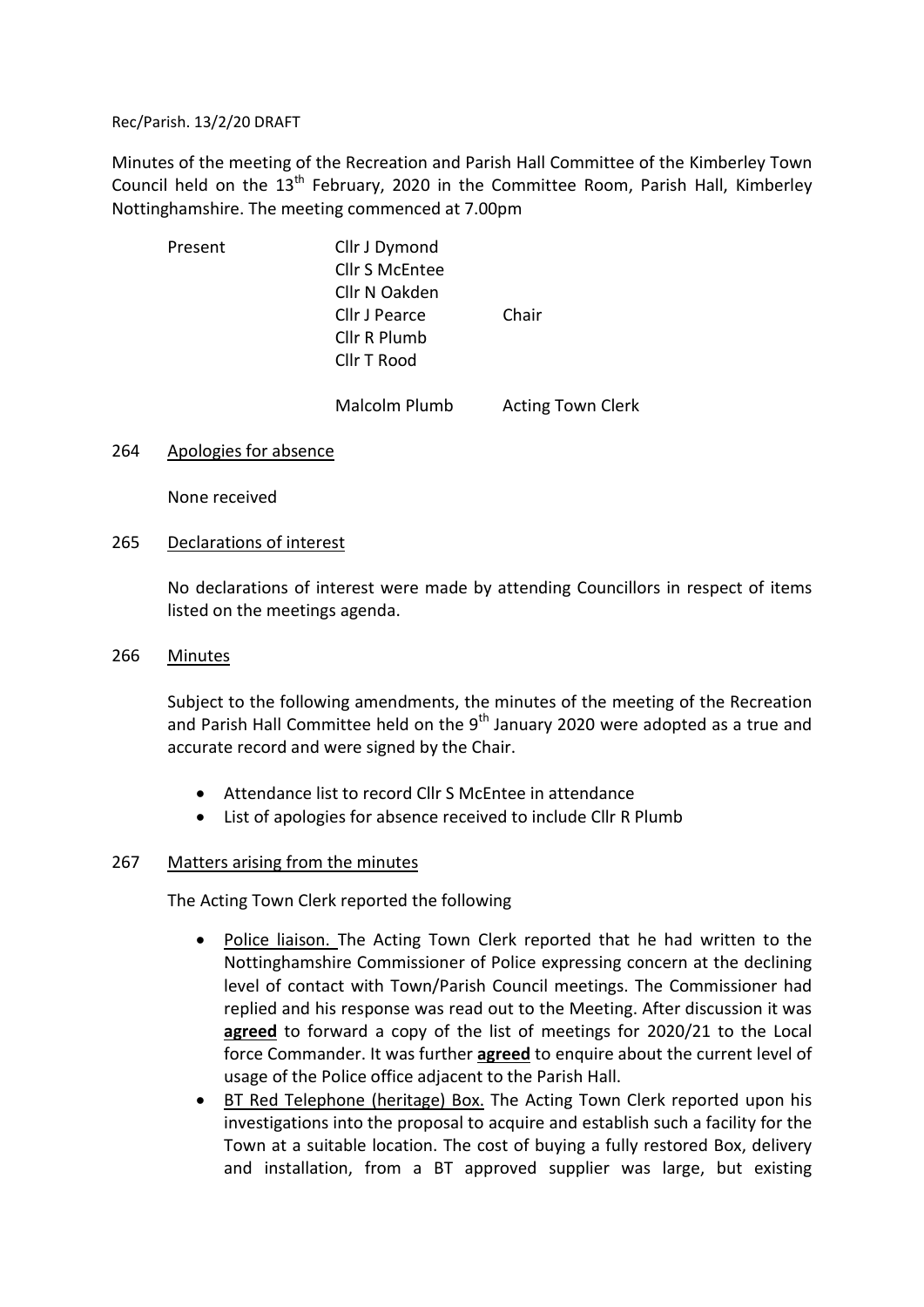telephone box's (unused) could be bought from the BT for £1 and renovated by the Local Council. One such box existed outside the Town's centre and a photograph of its condition had been obtained and was circulated to the meeting. After discussion it was **agreed** to continue further research into this proposal ideally situated more centrally (eg. Toll Gate Square).

#### 268 Exclusion of the Public and press.

For record purposes, it was resolved that the following items, involving contractual and personnel issues, would normally justify exclusion of the public and press (if they were present) and the provision of a confidential minutes record. However since no references would be recorded upon identities or details, decisions and/or recommendations would be taken, for reasons of expedience.

# 269 Hanging (floral) baskets 2020

 The Acting Town Clerk reported that it was proving difficult to obtain more than one alternative quotation for this important provision, of both supplying, maintenance and watering of floral baskets for the current year. One additional Contractor had offered to provide the baskets but was unable to carry out weekly watering. The one full quotation received was from a new Contractor who regularly provided the full service in local communities. This quotation was reported to the meeting in detail. The cost and service received from the Contractor for 2019 was also specified to the meeting. The Acting Town Clerk mentioned that an order should be placed ASAP, and he sought the meetings directions. After a full discussion, the meeting agreed, in these circumstances, to accept the quotation received from the new Contractor and to place an order immediately. A full detailed report to be given to the next meeting of the full Town Council.

# 270 Kimberley Parish Hall. Heating and air conditioning

 The Acting Town Clerk reported that three Contractors had provided detailed quotations to supply and install additional heating with additional air conditioning systems for the Parish Hall. All quotations were made fully available to the meeting. Cllr T Rood explained the reasons for this need and provided explanations upon the required works.

After a full discussion it was resolved to recommend to the full Town Council meeting, that the quotation received from one of the Contractors be accepted. Details of the Contractor and quoted costs would be made available to the Town Council under "exempt items" provisions.

# 271 Parish hall/Recreation Pavilion. Structural Survey Report

 The Acting Town Clerk reminded the meeting that copies of the full survey report had been made available to all Councillors at the January 2020 meeting of the full Town Council. He suggested that whilst the Committee did not have the power/authority to decide which of the three options defined in the survey report for these facilities be accepted, this Committee (being directly responsible for both the Hall and the Pavilion) might wish to debate the options and if so agreed, make a